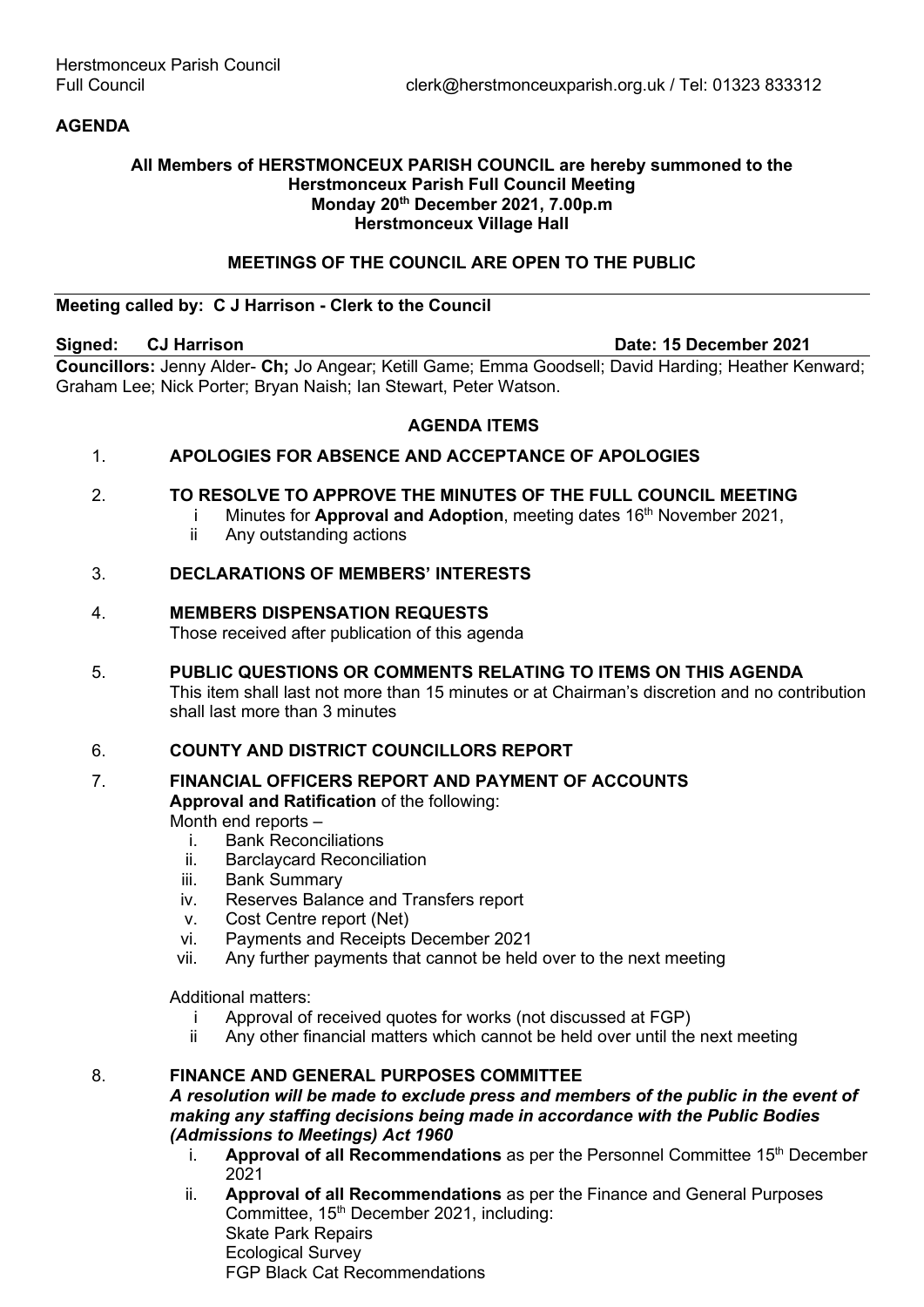Internal Auditor and Payroll Services Recruitment

- Budget Setting V4 review
- **iii. Finance and General Purposes Minutes for Approval and Adoption,** Finance and General Purposes meeting date 14<sup>th</sup> December 2021
- **iv. Any outstanding Actions**
- v. **Meetings and Remote Attendance information from ESALC Agree** any operational changes

### 9. **AMENITIES COMMITTEE**

- i. **Approval of all Recommendations** as per the Amenities Committee, 22<sup>nd</sup> November 2021
- **ii. Amenities Committee Minutes for Approval and Adoption,** meeting date 22nd November 2021
- **iii. Any outstanding Actions**

## 10. **PLANNING COMMITTEE**

- **i Approval of all Recommendations** as per the Planning Committee meeting minutes 7th December 2021
- **ii Planning Committee Minutes for Approval and Adoption, meeting date 7<sup>th</sup>** December 2021
- **iii Any outstanding Actions**

### **Planning Matters Updates:**

- Updates Land at Collins Honda- resident communication regarding arboriculture consultation.
- i Updates Horseshoe
- ii Updates Community Land Trust, written report circulated
- iii Updates Woodland View S278
- iv Updates Woolpack
- v Updates Lime Cross

## 11. **TO ACCEPT WRITTEN / VERBAL REPORTS FROM THE FOLLOWING:**

Any relevant reports received after publication of this agenda that cannot be held over until the next Full Council meeting

#### 12. **PLANNING MATTERS**

Consideration of any applications received. Comments and Observations to WDC

## 12.1 **Application No. WD/2021/2550/F**

Application Type: Full **Expiry date for comments: 23 December 2021**  Case Officer: Sally Simpson Tel: 01892 602551 Location: LITTLE DALMORE, VICTORIA ROAD, HERSTMONCEUX, BN27 4TG Description: PROPOSED SIDE EXTENSION ALTERATIONS & ADDITIONS Applicant: Mr & Mrs Paul Latimer Agent: Mr Peter Kenward

12.2 Appeal by Mr & Mrs N & A Tait (the Appellant) Site: TAMZYN COTTAGE, 35 DACRE ROAD, HERSTMONCEUX, BN27 4LP Proposal: PROPOSED TWO STOREY FRONT EXTENSION, REAR BALCONY OVER PORCH AND PROPOSED ROOF LIGHTS ALONG WITH THE ADDITION OF A FRONT DORMER Planning Inspectorate Ref: APP/C1435/D/21/3287519 Appeal Start date: 8 December 2021

## **Agree any representations if any to make.**

12.3 **Application No. WD/2021/2871/F**  Type: Full **Expiry date for comments: 4 January 2022**